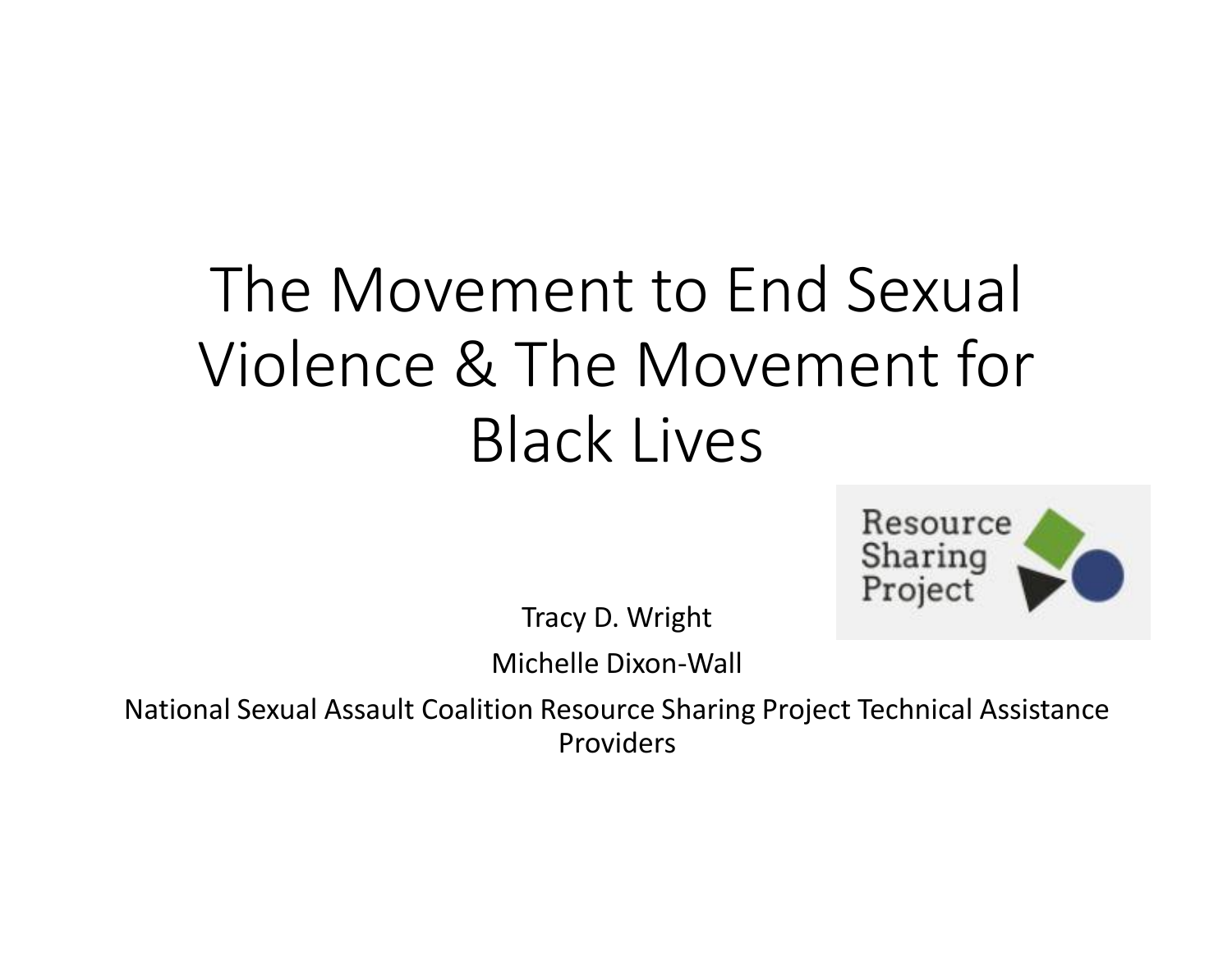# The original peoples of this land

-The Peoria Tribe of Indians of Oklahoma is a confederation of Kaskaskia, Peoria, Piankeshaw and Wea Indians

-The Miami Tribe of Oklahoma (myaamia)

-The Citizen Potawatomi Nation

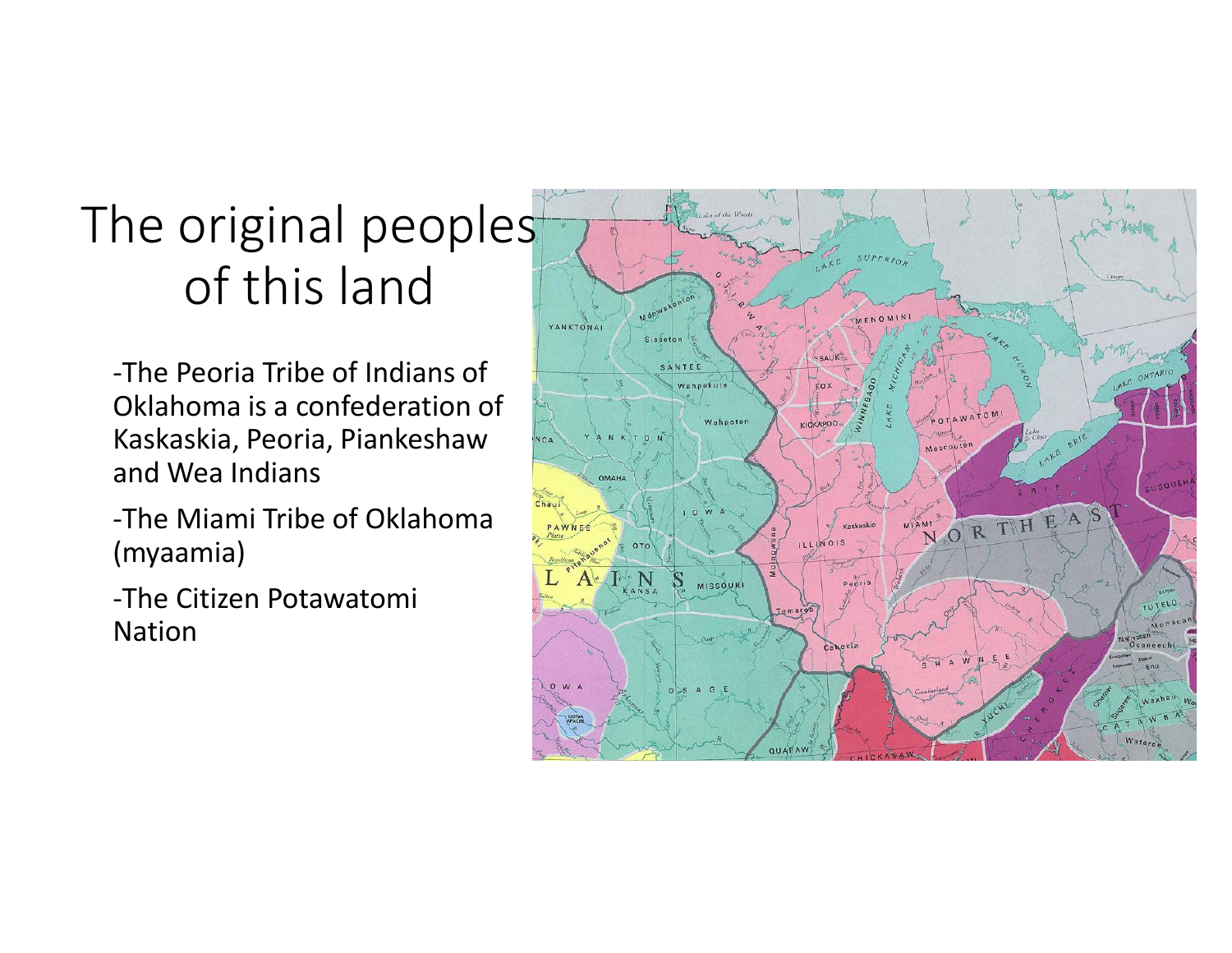

#### Who We Are

- The Resource Sharing Project (RSP) is part of a national movement of sexual violence-related services and resources. We work to end sexual violence and support survivors at the local, state and national level in the U.S.
- The RSP is led by the Iowa Coalition Against Sexual Assault with project partners, the North Carolina Coalition Against Sexual Assault and the Washington Coalition of Sexual Assault Programs.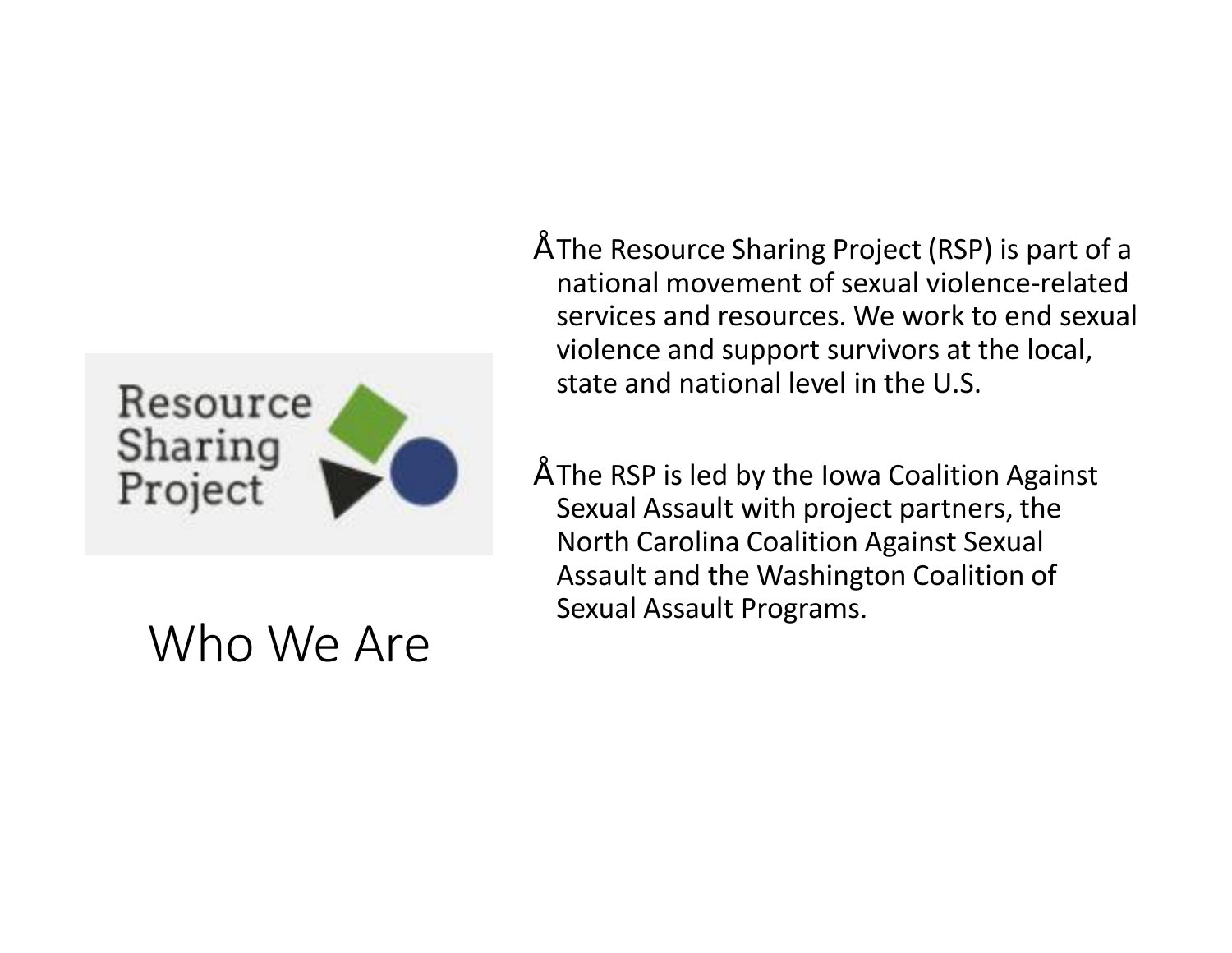#### What we believe

#### **» To deny something is to create tension.**

*I.e., "I don't see color."*

**» If it doesn't work for everybody, it doesn't work.**

**» We have not yet connected with, or have invisibilized, the full diversity of our communities.** 

*I.e., "We don't have \_\_\_\_\_ in our community."*

**» Anti-Racism is not a spectator sport. Center lived experiences of People Of Color.**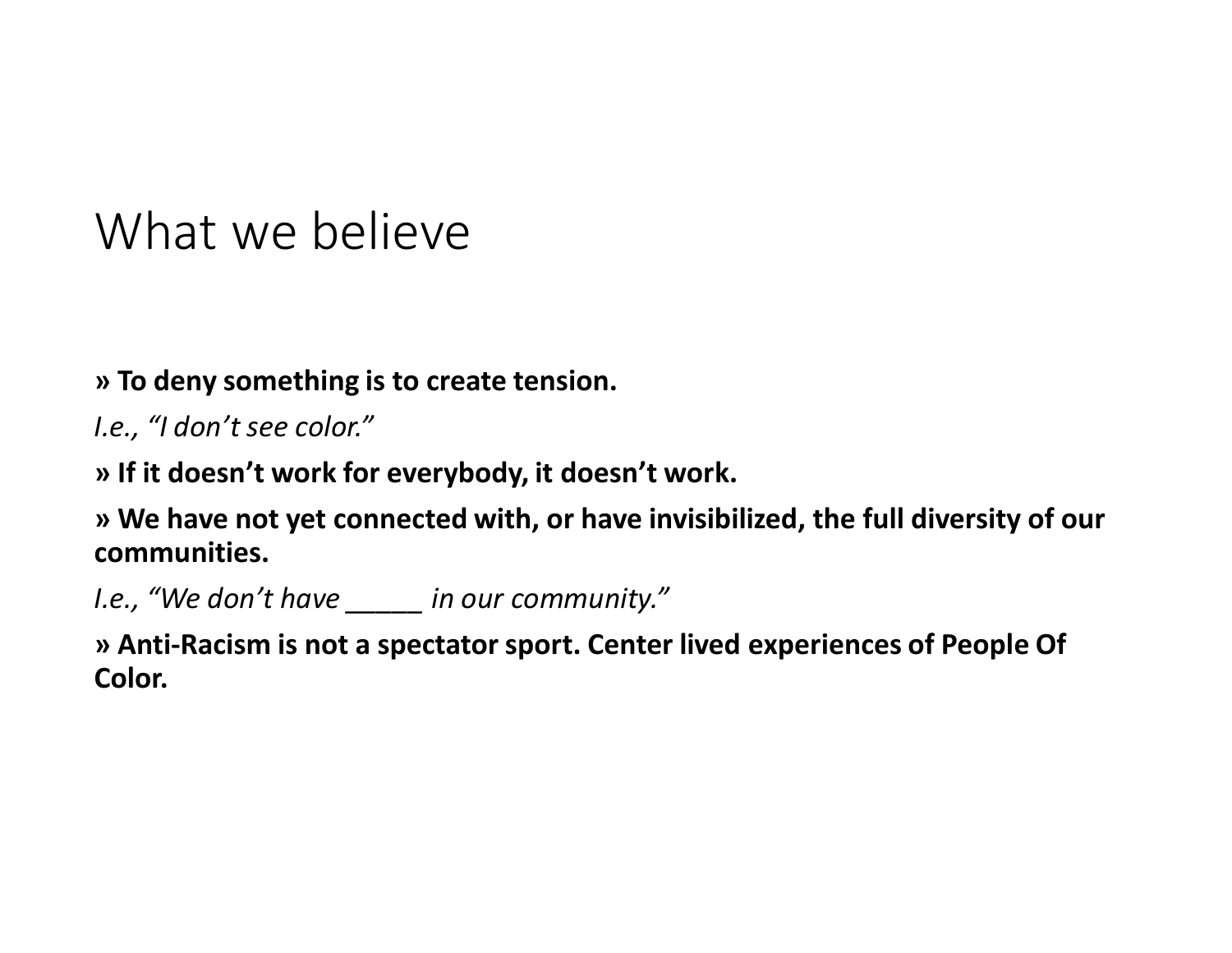

"Here is a problem. Believe me."

- DeRay McKesson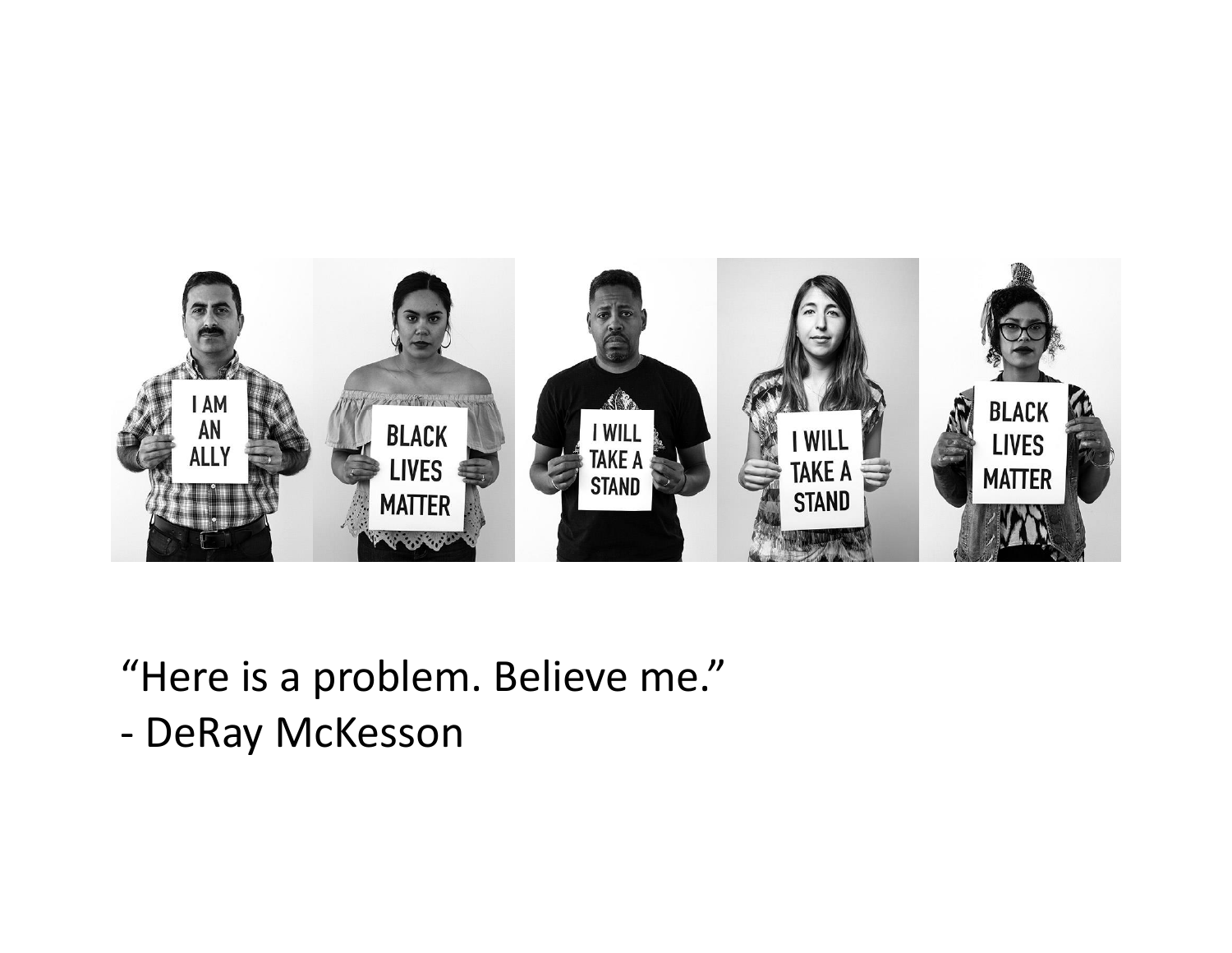# Rape & Racism are within the fabric of our culture.



**"Why was she wearing that skirt? "Why was he wearing that hoodie?"**

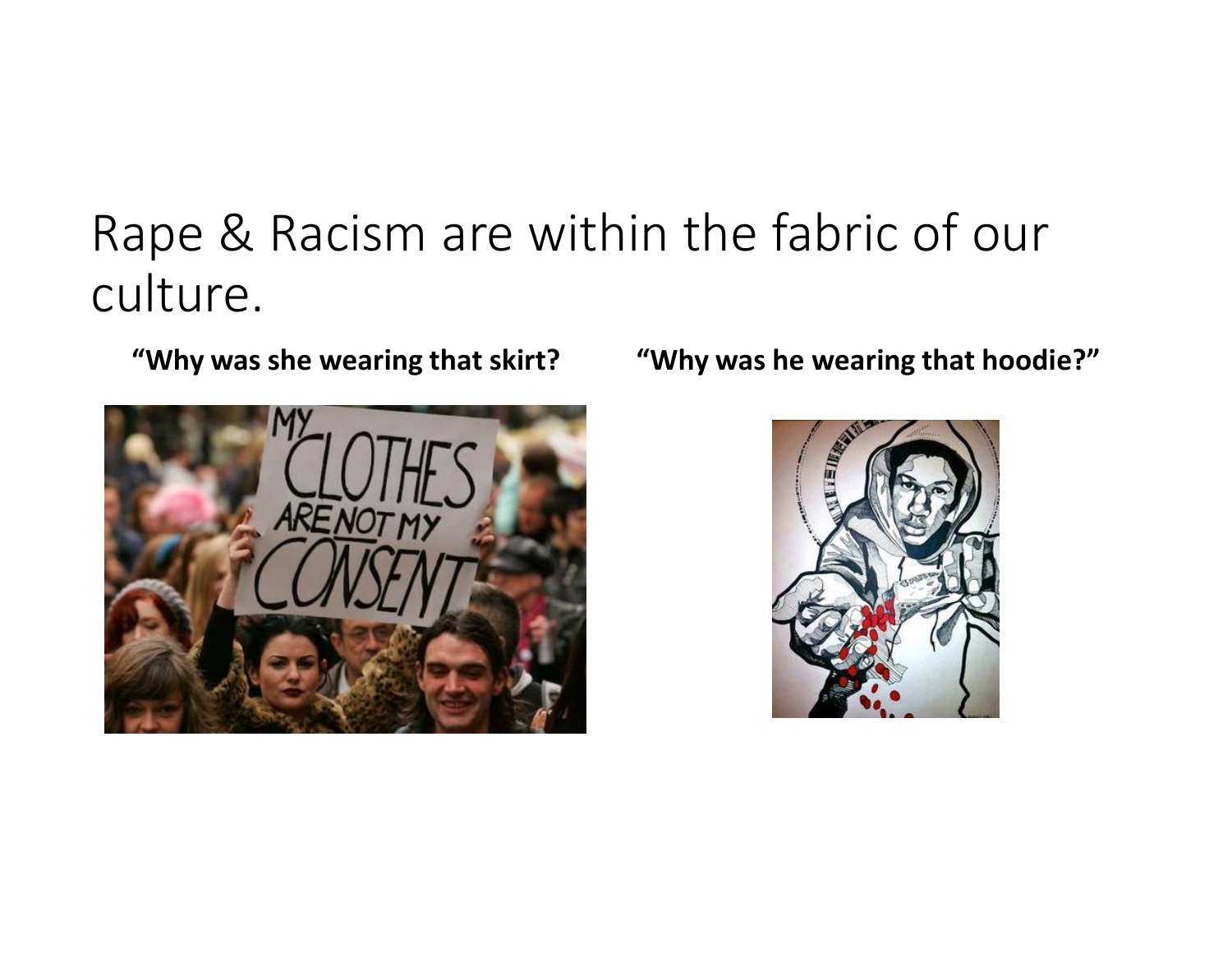### Rape & Racism tell us where we can be.





Whose bodies are allowed in public? Whose bodies are policed in public?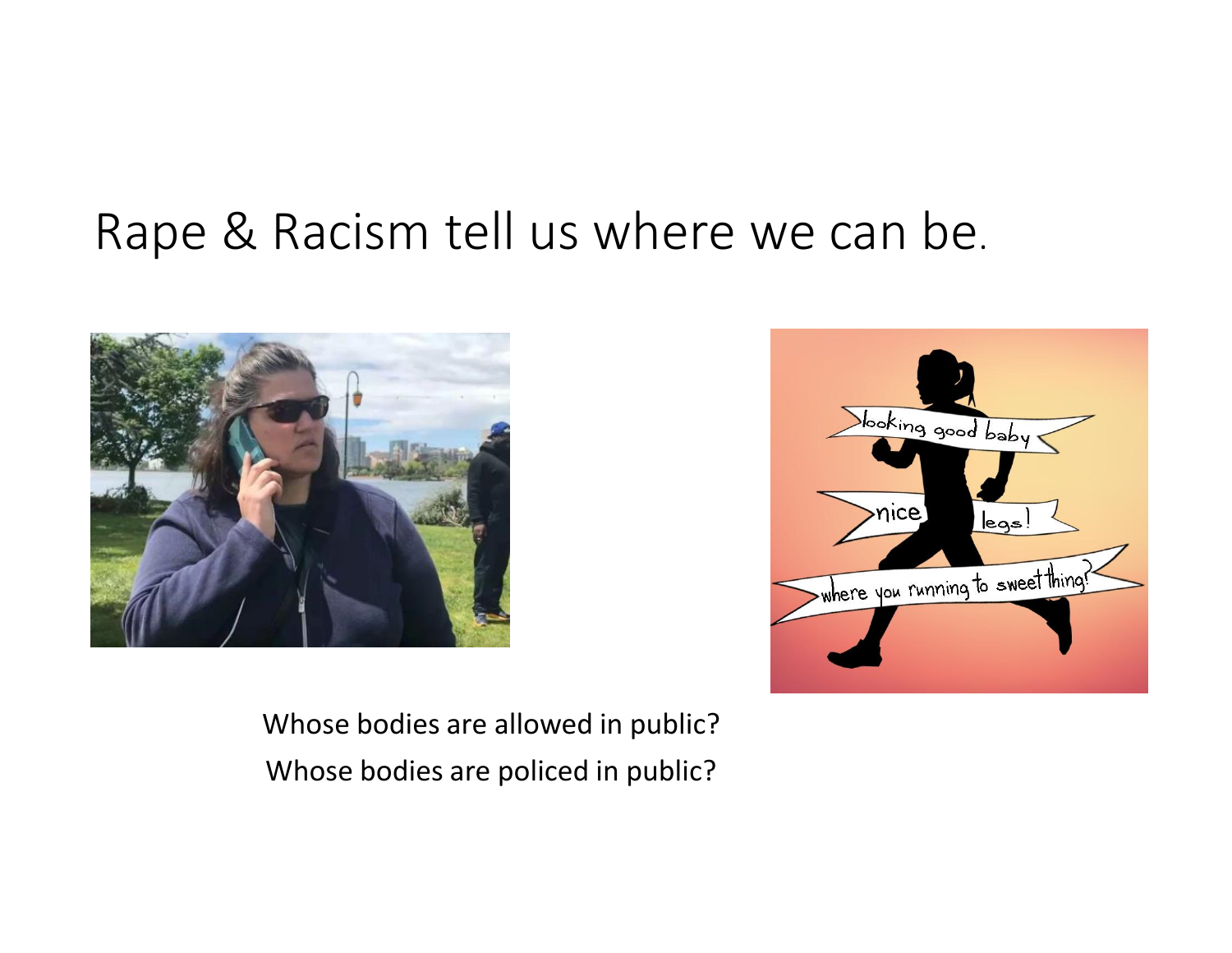# Rape & Racism keep us from fully engaging in society.



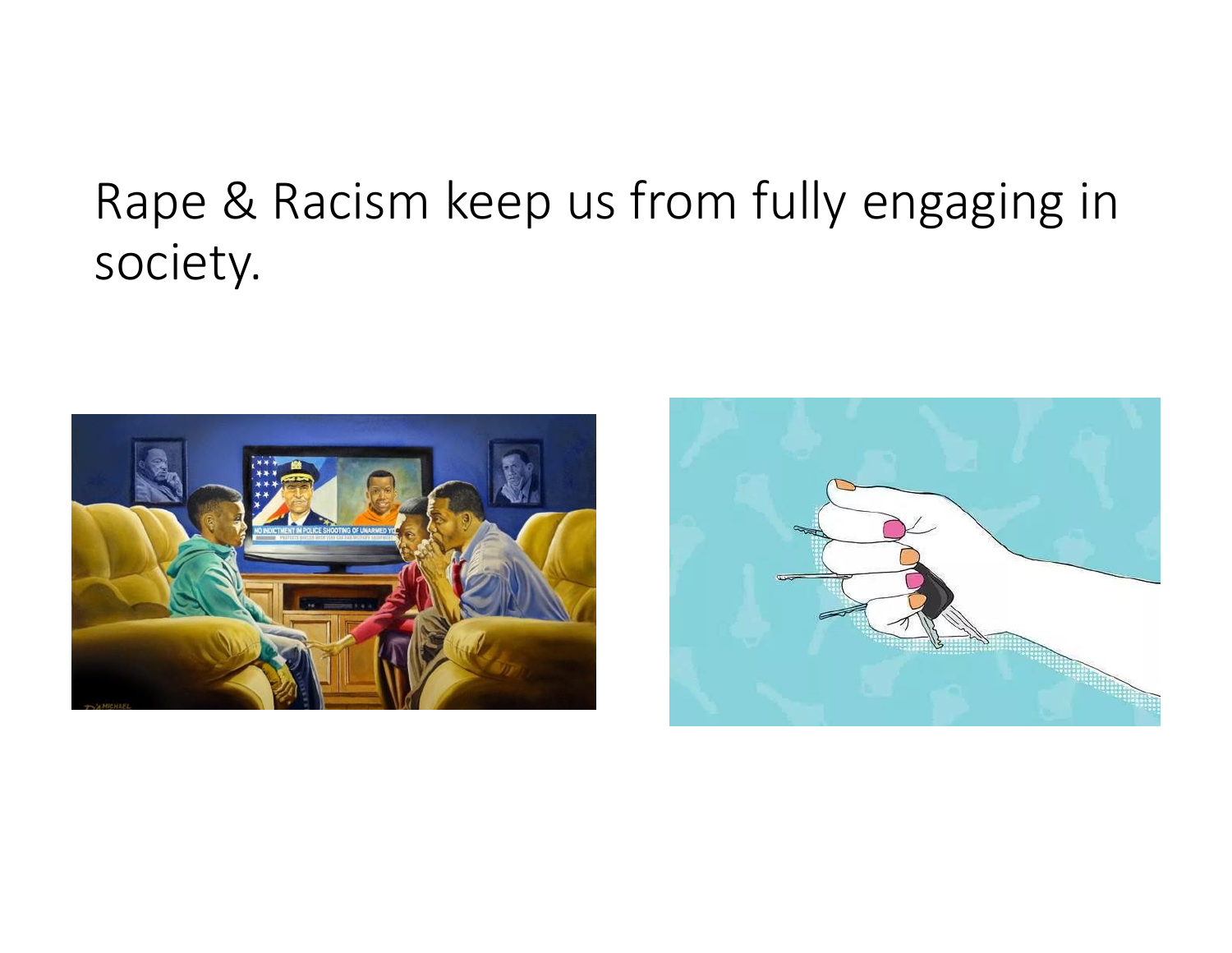#### Rape & Racism take away our bodily autonomy.





- Whose body is worthy of clean water?
- Worthy of health?
- $\tilde{ }$  To make decisions about their own health & body?
- What they consume?

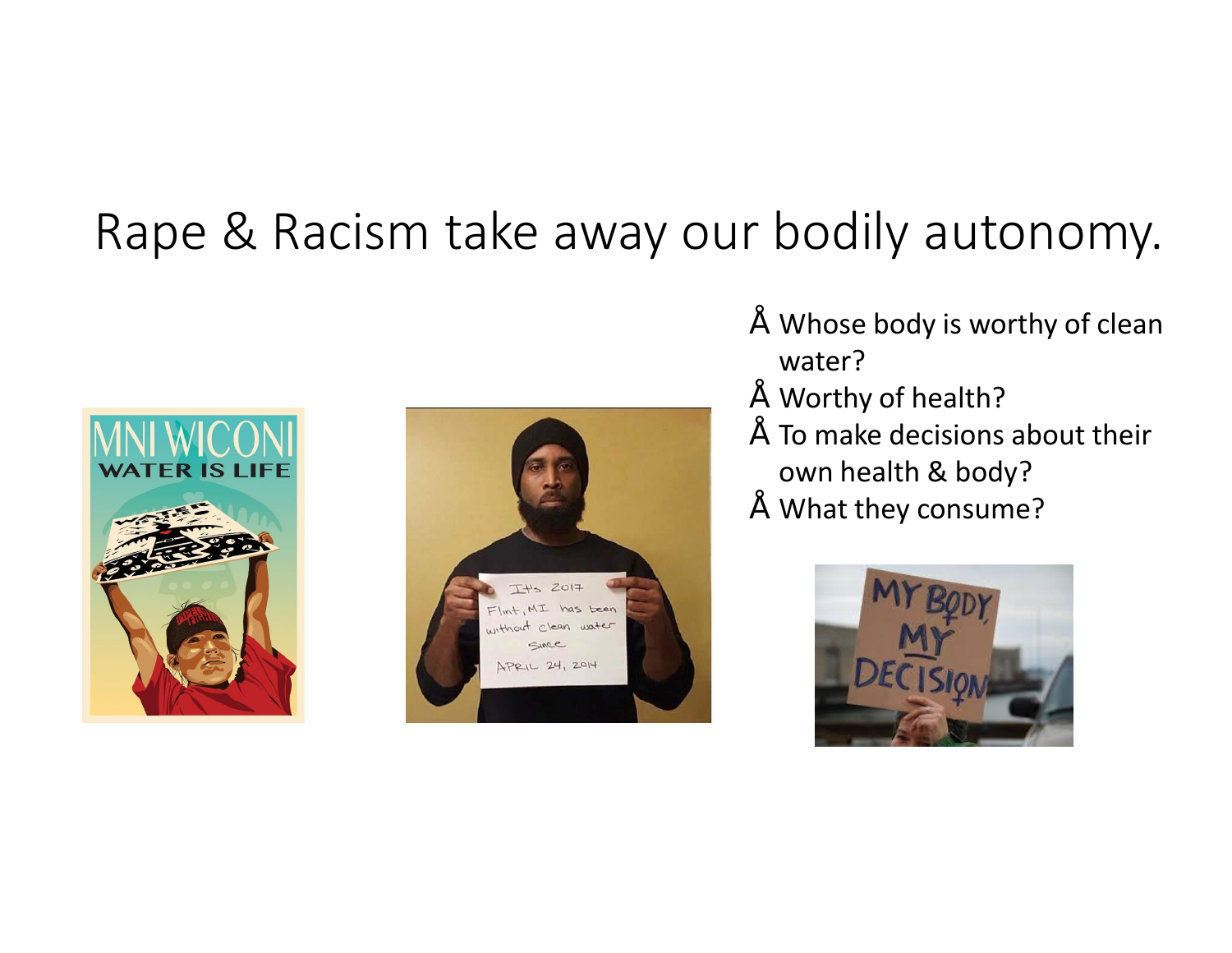#### Rape & Racism decides who has value.





If you've been sexually harassed or assaulted write 'me too' as a reply to this tweet.

Me too.

Suggested by a friend: "If all the women who

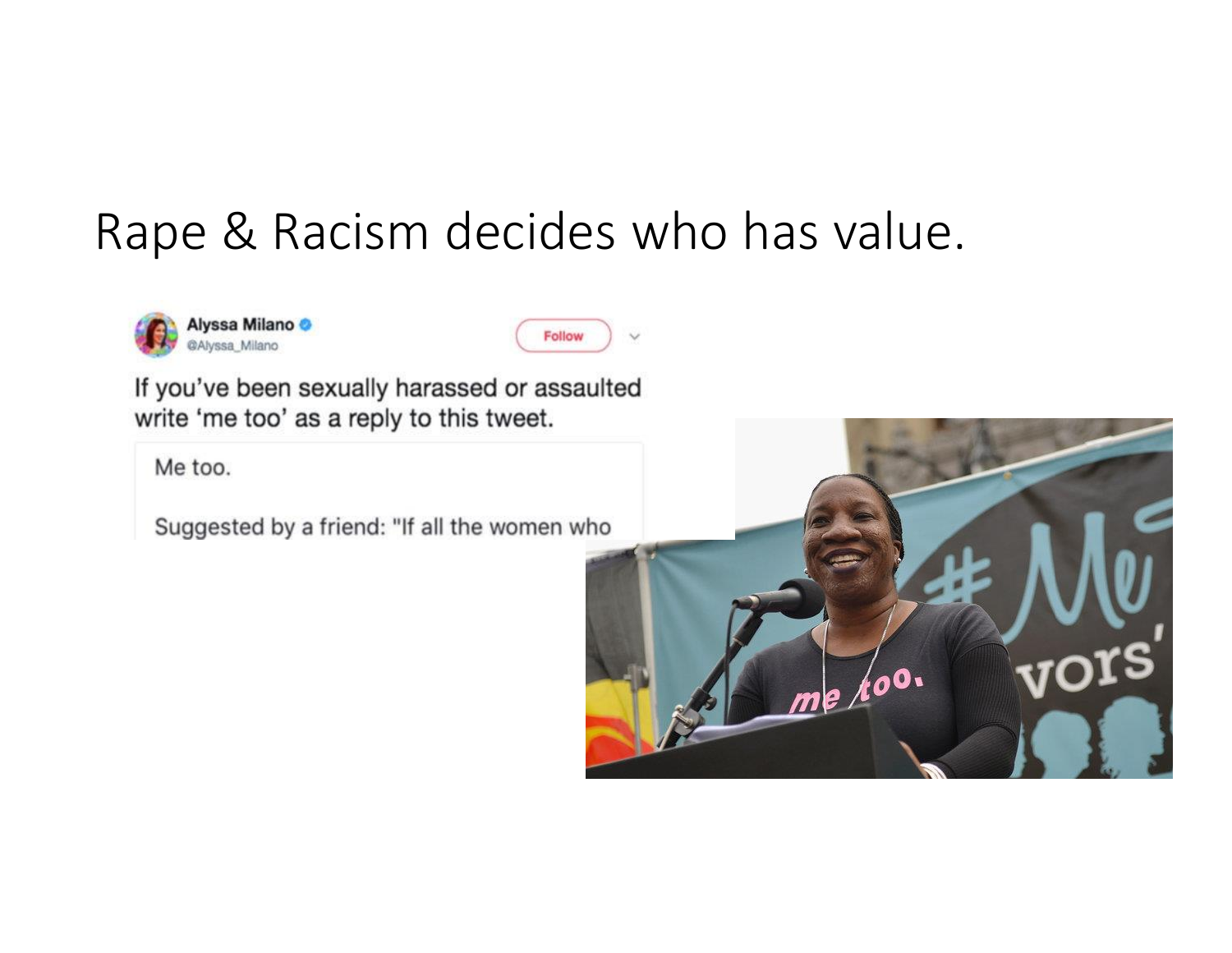#### Rape & Racism decides who has access to justice & who is believed.



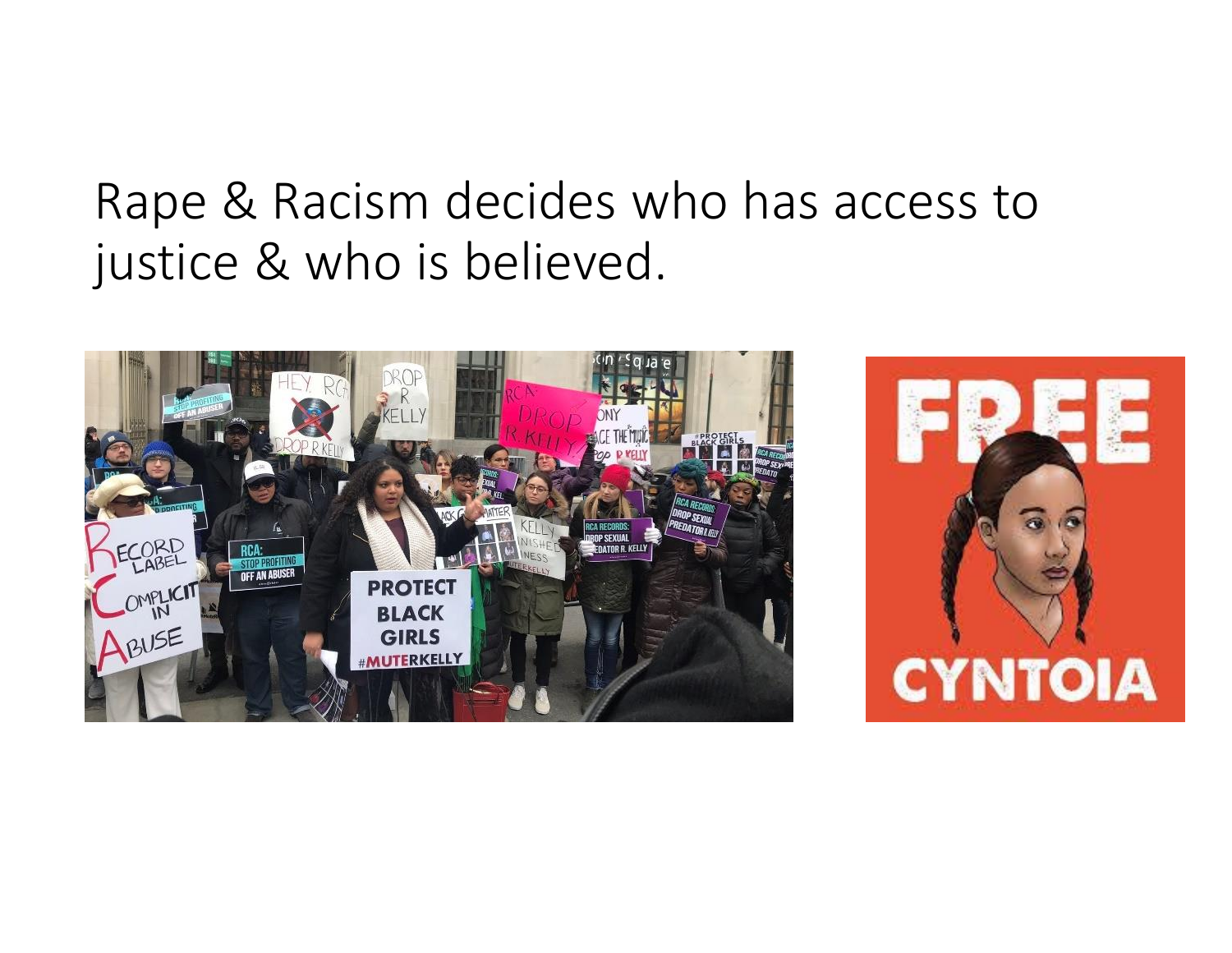"Although racism and sexism readily intersect in the lives of real people, they seldom do in feminist and anti-racist practices."

Kimberle Crenshaw, Mapping the Margins

How do we shift this?

- How can we build off these movements? (#BlackLivesMatter, #SayHerName)
- Engage with Black communities?
- Influence our prevention work?
- How do we use our influence as partners with systems to create positive change that will benefit Black survivors?